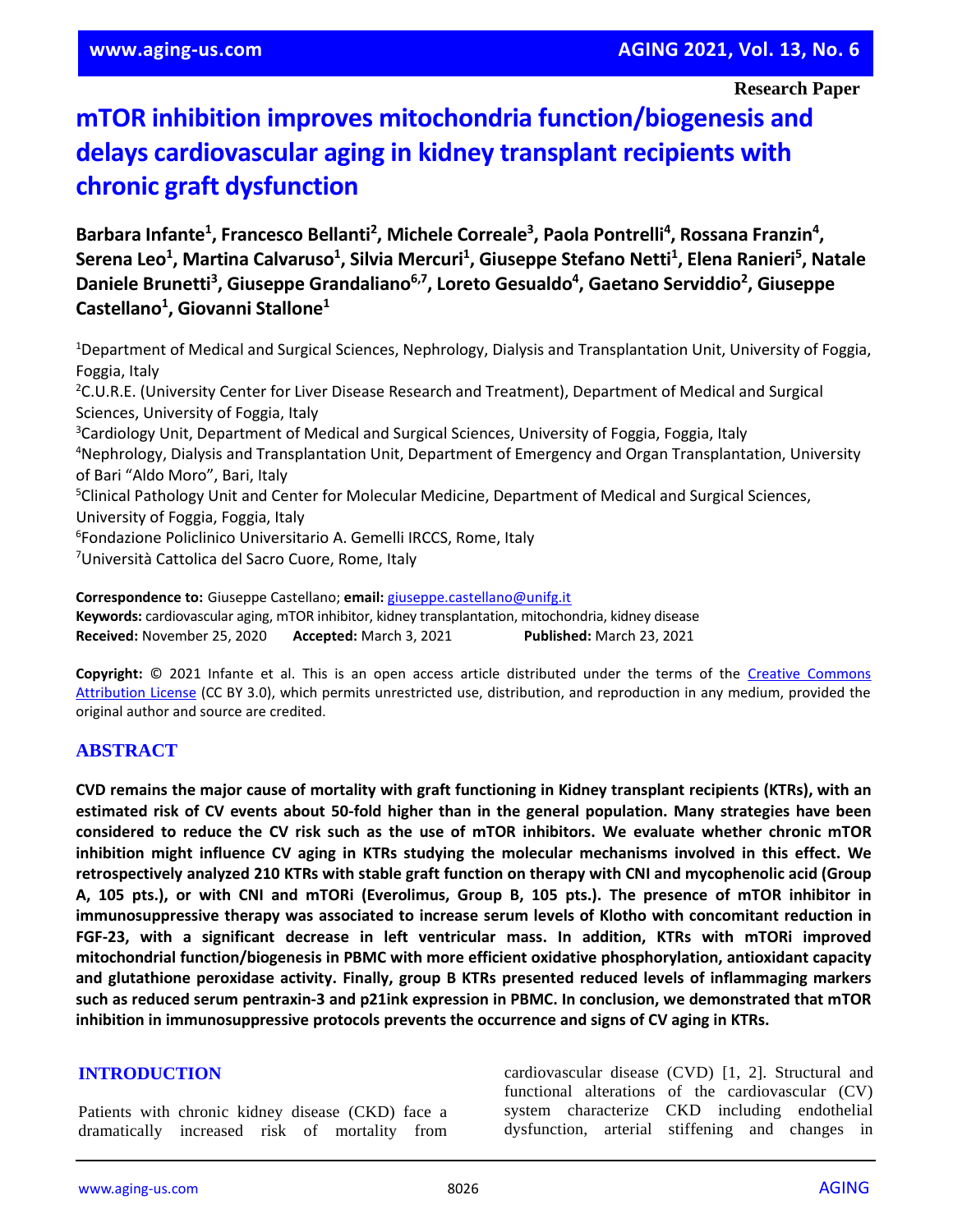left ventricular geometry, closely resembling the modifications of vessels wall and heart of aging subjects [3]. Indeed, CKD can be considered as a model of accelerated CV aging [2, 4– 6], since heart and vessels are more susceptible to several stress conditions [7]; with development several hemodynamic changes, hypertension and atherosclerosis. Interestingly, this process appears to be independent by traditional cardiovascular risk factors, but linked to accelerated aging phenomena [8].

Mitochondria may represent a further link in this contest, since mitochondrial dysfunction has been reported in different models of CKD [9]. These subcellular organelles play a key role in the aging process modulating cellular oxidative stress, although there is now evidence of alternative pathways of agingassociated mitochondrial dysfunction leading to functional decline of cells independent of reactive oxygen species [9]. Klotho, a fibroblast growth factor-23 (FGF-23) co-receptor, has a well-recognized function in the aging process and may represent a link between aging and kidney disease [10]; Klotho plays a key role in the regulation of aging, particularly at the cardiovascular level, by inhibiting local phosphate uptake into vascular smooth muscle cells (VSMCs), and their differentiation in osteoblast-like cells and preservation of endothelial function [11, 12].

Mammalian target of rapamycin (mTOR) is a key cellular kinase, whose inhibition has been associated with an increased lifespan in worms, flies and mice [13, 14]. In addition, mTOR modulates several metabolic pathways contributing to cellular senescence, including autophagy, mitochondrial respiratory function and biogenesis, and Klotho expression/function [15, 16]. Moreover, mTOR is up-regulated by nutrients, including phosphate, that induces vascular calcification, driving osteogenic trans-differentiation of VSMCs [17]; interestingly, mTOR activation in VSMCs can reduce expression of klotho [17, 18].

Specifically, in the setting of kidney transplant recipients (KTRs), CVD remains the major cause of mortality with functioning graft [19], with an estimated risk of CV events about 50-fold higher than in the general population [20]. I Immunosuppressive therapy can adversely affect kidney function; moreover, immunosuppressive drugs might lead to relevant side effects linked to CVD with the development of unfavorable CV scenario in KTRs [21, 22]. Many strategies have been considered to reduce the CV risk of KTRs, such as steroids or calcineurin inhibitors (CNI) minimization, but current data are inconclusive [23]. The cornerstone of CNI

minimization is the introduction of mTOR inhibitors (mTORi) in the immunosuppressive protocol [24–26].

In this study we investigated whether chronic mTOR inhibition might influence CV aging in KTRs; moreover, we evaluated the molecular mechanisms involved in this effect, focusing on the role of klotho/FGF23 axis and mitochondrial function /biogenesis.

## **MATERIALS AND METHODS**

### **Patients**

We conducted a multicenter, observational, case– control study enrolling KTRs in Transplantation centers of Foggia and Bari (Italy). The study protocol was approved by the Ethical Committee of the coordinating center (Study n° 4440; Prot. N.670/CE−2014) according to the Declaration of Helsinki. Once written informed consent was collected, we included in the study 210 renal transplant recipients with stable graft function and affected by CKD stage 3–5, on therapy with CNI and mycophenolic acid (Group A, 105 pts.), or with CNI and mTORi (Everolimus) (Group B, 105 pts.) from at least one year. The patients were recruited after qualifying to the following criteria: inclusion criteria: age>18 years; recipient of a primary renal allograft from a cadaveric donor, stable graft function, calcineurin-inhibitors-based therapy; estimated GFR  $<60$  ml/min, time from transplantation >12 and  $<60$ months; leukocytes>4x109/L, platelets>100x109/L, fasting triglycerides<350mg/dL, fasting cholesterol <300mg/dL. Exclusion criteria: panel reactive antibodies >50%; an acute rejection episode in the previous 12 months; active systemic infection [27]; presence of neoplasia and previous history of cancer [28].

No changes in immunosuppressive therapy were done from at least one-year former enrollment for all patients recruited. The enrollment period was 12 months and follow-up time was two years monitoring the principal CV events. The immunosuppressive efficacy was monitored through the measurement of the drugs trough level (T.L.). The two groups were matched for the main demographic features, graft function and transplantation vintage.

#### **Methods**

#### *Cardiac evaluation*

All patients were evaluated by conventional 2D and TDI echocardiography under resting conditions as previously described [29].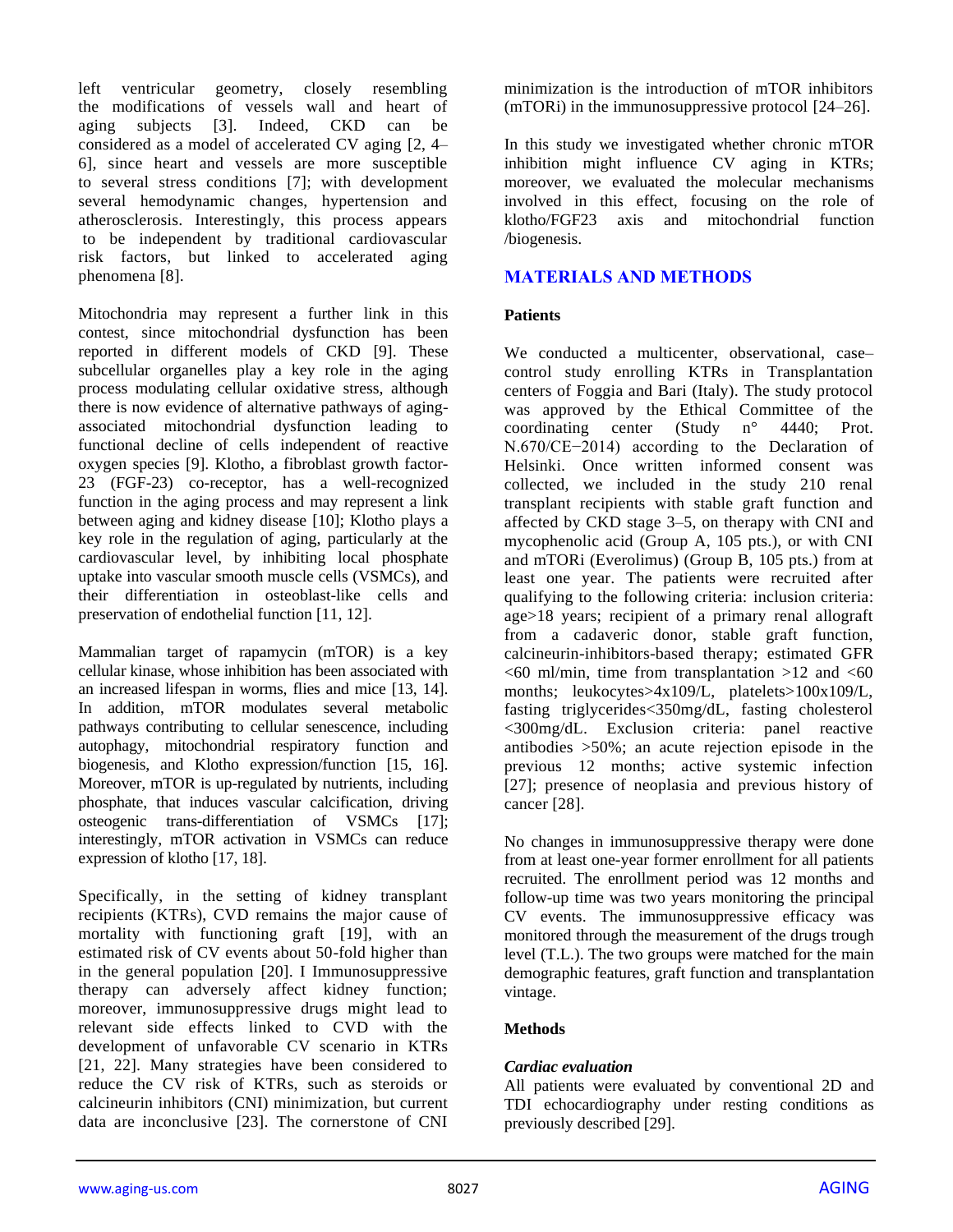Transthoracic echocardiography was performed with the use of iE33 (Philips Medical Systems, Andover, MA, USA) as previously described [30, 31].

TDI was performed using apical views for the long-axis motion of the ventricles. Two-dimension echocardiography with TDI-color imaging was performed using aS5-1 Sector Array Transducer with Pure Wave Crystal Technology (5 to 1 MHz). Two-dimensional echocardiography with TDI color imaging views were optimized for pulse repetition frequency, color saturation, sector size, and depth and were allowed the highest possible frame rate. At least 3 consecutive beats were stored, and the images were analyzed offline with the aid of a customized software package (QLAB quantification software, Philips).

## **PBMC isolation and RNA extraction**

Twenty milliliters of whole blood were collected from patients (8 CNI-MPA and 10 CNI-EVE) at the time of enrollment (T0). For 5 out of 8 CNI-MPA patients, whole blood was harvested at T0 and after 6 (T1) and 12 months (T2) from conversion to Everolimus treatment. PBMCs were isolated by density separation over a Ficoll–Hypaque gradient (Flow-Laboratories, Irvine, UK). Total RNA was extracted by the RNeasy mini kit (Qiagen, Valencia, CA).

#### **Real-time quantitative qPCR**

Reverse transcription of total RNA (500 ng) was performed as previously described [32]. qPCR was conducted in triplicate using SsoAdvanced™ Universal SYBR® Green Supermix (Bio-Rad Laboratories, Hercules, CA, USA) and two separate sets of oligonucleotide primers specific for Homo sapiens cyclin-dependent kinase inhibitor 1A (CDKN1A), transcript variant 1, mRNA (p21), (upstream 5'- TGGAGACTCTCAGGGTCGAAA-3', downstream:5′ GGCGTTTGGAGTGGTAGAAATC-3' Invitrogen, Milan, Italy) and glyceraldehyde-3 phosphate dehydrogenase (GAPDH) (upstream 5′- GAA GGT GAA GGT CGG AGT CA-3′; downstream: 5′-CAT GGG TGG AAT CAT ATT GGA A-3′; Invitrogen, Milan, Italy) [33] (Light Cycler@96 instrument (Roche, Mannheim, Germany) was programmed with an initial step of 30 seconds at 95° C, followed by 40 thermal cycles of 15 seconds at 95° C and 60 seconds at 60° C for GAPDH and p21. Melting curve analysis was employed to exclude nonspecific amplification products. The comparative  $C_t$  method  $(\Delta \Delta C_t)$  was used to quantify gene expression and the relative quantification (RQ) was calculated as 2−ΔΔ*C*<sup>t</sup> .

# **Klotho/FGF23 and PTX-3 serum level assessment**

Circulating Klotho/FGF23 and PTX3 were measured by ELISA, according to the manufacturer's instructions (R&D Systems, Minneapolis, MN).

# **Mitochondrial function/biogenesis**

# *Laboratory measurements*

Blood samples were obtained and treated as previously described [34].

Serum fluorescent adducts formed between peroxidation-derived aldehydes (HNE and MDA) and proteins were measured by spectrofluorimetry as previously reported [35]. The antioxidant activity was measured as Trolox equivalent antioxidant capacity (TEAC) in blood, according to a previously published method [36]. Glutathione peroxidase (GPx) activity was analyzed in PBMCs by spectrophotometry following the Cayman Assay kit procedure (n° 703102).

# *Measurement of respiratory activity*

We resuspended freshly isolated PBMCs at  $1 \times$ 10<sup>6</sup>cells/500 μl in 10 mM KH2PO4, 27 mM KCl, 1 mM  $MgCl<sub>2</sub>$ , 40 mM HEPES, 0.5 mM EGTA (pH 7.1) and evaluated  $O_2$  consumption by high resolution respirometry (Clark electrode, Hansatech Instruments Ltd, Norfolk, UK) at 37° C under continuous stirring. Next, we added oligomycin (8 µg/ml), followed by 5 min by the addition of valinomycin  $(2 \mu g/ml)$ . Oxygen consumption rate (OCR) was corrected for 3 mM KCN-insensitive respiration and normalized to the cell number. finally, we calculated respiratory control ratio (RCR) by dividing the rates of oxygen consumption obtained before and after the addition of oligomycin.

# *Flow cytometric analysis*

We investigated mitochondrial injury and alteration in membrane potential  $(\Delta \psi)$  by staining with 5,5',6,6'tetrachloro-1,1′,3,3′-tetrathylbenzimidazolyl carbocyanine iodide (JC-10; Abcam Inc, Cambridge, UK),.

We detected reactive species by using 2',7'dichlorofluorescein diacetate (DCFH-DA, Sigma-Aldrich, St Louis, Missouri, USA). We washed the cells with PBS and incubated with 10 μM DCFH-DA for 30 min at 37° C. Analysis was carried out by a Flow Sight Imaging flow cytometer (Luminex Corporation, MV 's-Hertogenbosch, the Netherlands).

# **Statistical analysis**

Data were expressed as mean  $\pm$  standard deviation of the mean (SDM). Gaussian distribution of the samples was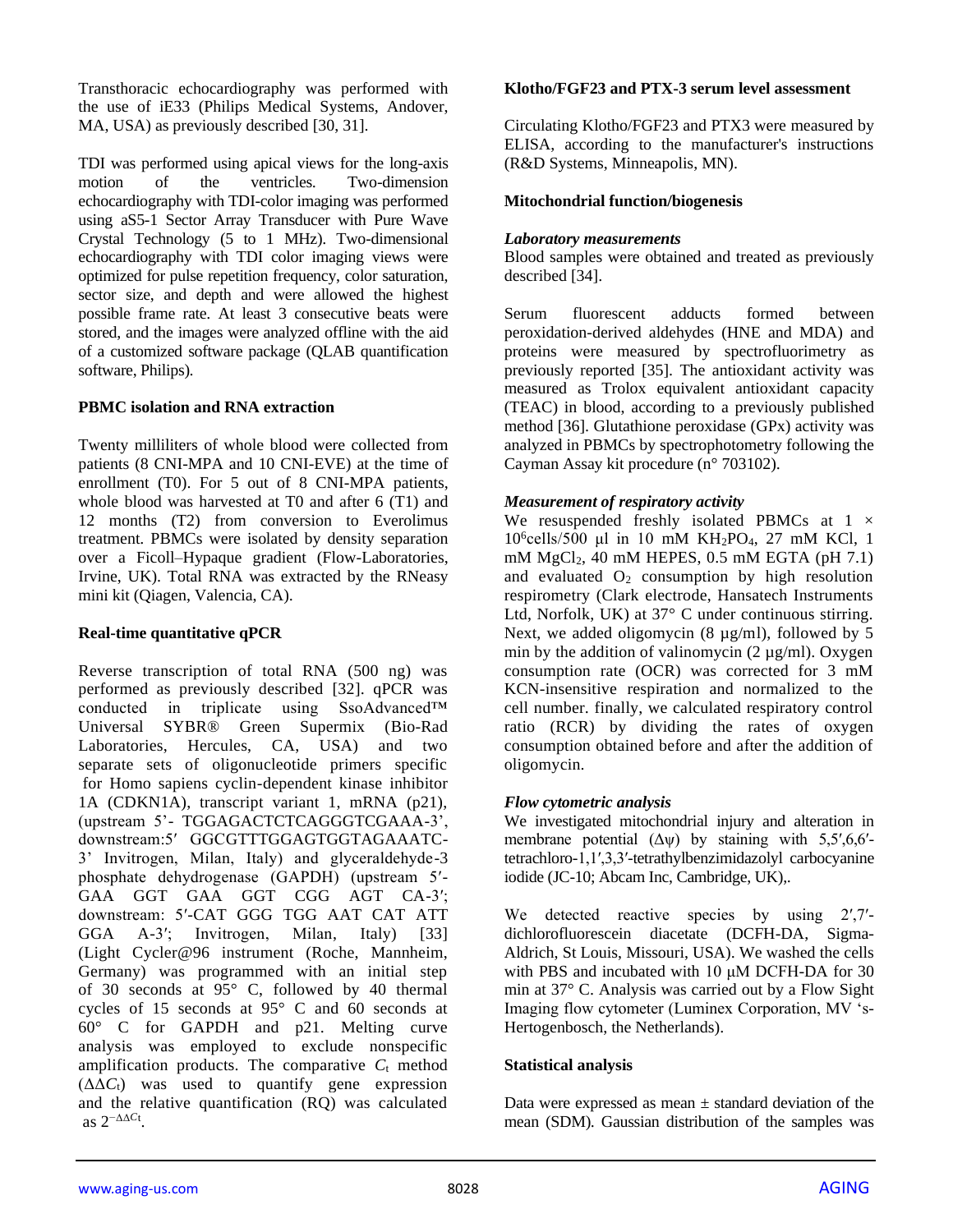evaluated by Kolmogorov–Smirnov test. The significance of differences between the two groups was assessed by the student's t-test for unpaired samples (SPSS, Inc., Chicago, IL; GraphPad Software, Inc., San Diego, CA).

We expressed continuous variables as mean  $\pm$  standard deviation, and categorical variables as percentages. We compared mean values with Student's t-test for variables with normal distribution or with the Mann–Whitney non-parametric U test for variables with a non-normal distribution. Percentages were compared with  $\chi$ 2 test. A p<0.05 was considered statistically significant.

# **RESULTS**

## **Demographic and biochemistry data**

We did not observe statistical differences between the two groups of patients at the end of follow-up regarding age, transplant age, graft function, acute rejection episodes, appearance of de Novo Donor Specific antibodies, blood levels of immunosuppressive drugs, as well as for leukocytes, platelets, triglycerides, cholesterol, parathormone (PTH) and 1,25 dihydroxycholecalciferol (Table 1).

Interestingly, we observed a significant statistical difference between the two groups of patients for the values of FGF-23, Klotho, phosphate urine excretion (FGF-23 pg/ml; 2068,2 + 846,5; 320,7 + 191; P=0.00001; Klotho pg/ml 425,8 + 102; 802 + 109;  $p=0.01$ ; phosphate urine excretion uPg/24 751,091 + 342,659; 878,142  $\pm$  270,913; p=0.03, A vs B) (Figure 1A–1C, respectively). The presence of mTOR inhibitor in immunosuppressive therapy was associated with an increase Klotho levels with a concomitant reduction in FGF-23 levels; we did not find differences in PTH and 1,25 dihydroxycholecalciferol, demonstrating that klotho-FGF-23 axis in the kidney supports the phosphate homeostasis inducing phosphate urine excretion.

# **Cardiac evaluation**

When we analyzed cardiac parameters, we did not observe any difference in the two groups regarding pulse wave velocity (PWV), Flow Mediated Dilation (FMD), ejection fraction (EF), LV-filling velocity and E-deceleration time (EDT), the ratio of trans-mitral early to late (E/A ratio), peak velocities of trans-mitral early (E) and late diastolic (A) LV filling. Moreover, none of patients had experiences of serious CV events before and during the follow-up period.

In contrast, we observed a significant statistical difference between the two groups of patients in left ventricular mass (LVM) (gr;  $232.7 + 45$ ;  $187.8 + 31$ ; p=0.02, A vs B) (Figure 1D). The cardiac evaluation showed that only the value of LVM was reduced in patients of group B compared with Group A. This result underlines the protective effect of mTOR inhibitors on heart function, because LVM is the strongest predictor of the risk of subsequent congestive heart failure, a CV complication that can negatively affects the outcome of KTRs.

### **Mitochondrial function/biogenesis**

Next, we analyzed the oxygen uptake of isolated PBMCs by high resolution respirometry. We found a significant increased oxygen consumption rate (OCR) in resting conditions (RR) in the CNI+mTORi group compared with CNI-MPA (Figure 2A). The addition of the  $F_0F_1$ -ATP synthase inhibitor oligomycin (OL) led to a significant OCR depression in both groups, suggesting that a significant part of mitochondrial respiration was coupled to ATP synthesis (Figure 2B). The collapse of the mitochondrial transmembrane potential  $(\Delta \Psi m)$  by the addition of the  $K^+$ -ionophore valinomycin (VAL) restored the OCR to the levels of resting respiration in both groups (Figure 2C). We found that these activities were strongly inhibited by KCN and therefore linked to the mitochondrial respiratory chain.

The difference between the RR and after OL addition represents the ATP-related oxygen consumption. As shown in Figure 3A, this rate was increased in PBMCs from patients treated with CNI+mTORi compared with the CNI-MPA group. Similarly, the respiratory control ratio (RCR), which is the ratio between the resting respiration and oxygen uptake after OL addition, was higher in the CNI+mTORi group rather than CNI, indicating more efficient oxidative phosphorylation (Figure 3B).

The cytofluorimetric analysis of mitochondrial membrane potential highlighted significant differences between the PBMC groups, reflecting a significant higher mitochondrial polarization in CNI+mTORi treated patients than CNI-MPA (Figure 4A). To determine the intracellular production of reactive species, DCFH-DA staining was performed on PBMCs from the same groups. Flow cytometry analysis showed a significantly higher level of fluorescent cells in patients treated with CNI+mTORi rather than CNI-MPA (Figure 4B).

To verify whether the increased production of reactive species in PBMCs from patients treated with CNI+mTORi was related to circulating oxidative stress, the level of protein oxidation was measured in terms of serum HNE- and MDA-protein adducts (Figure 5). We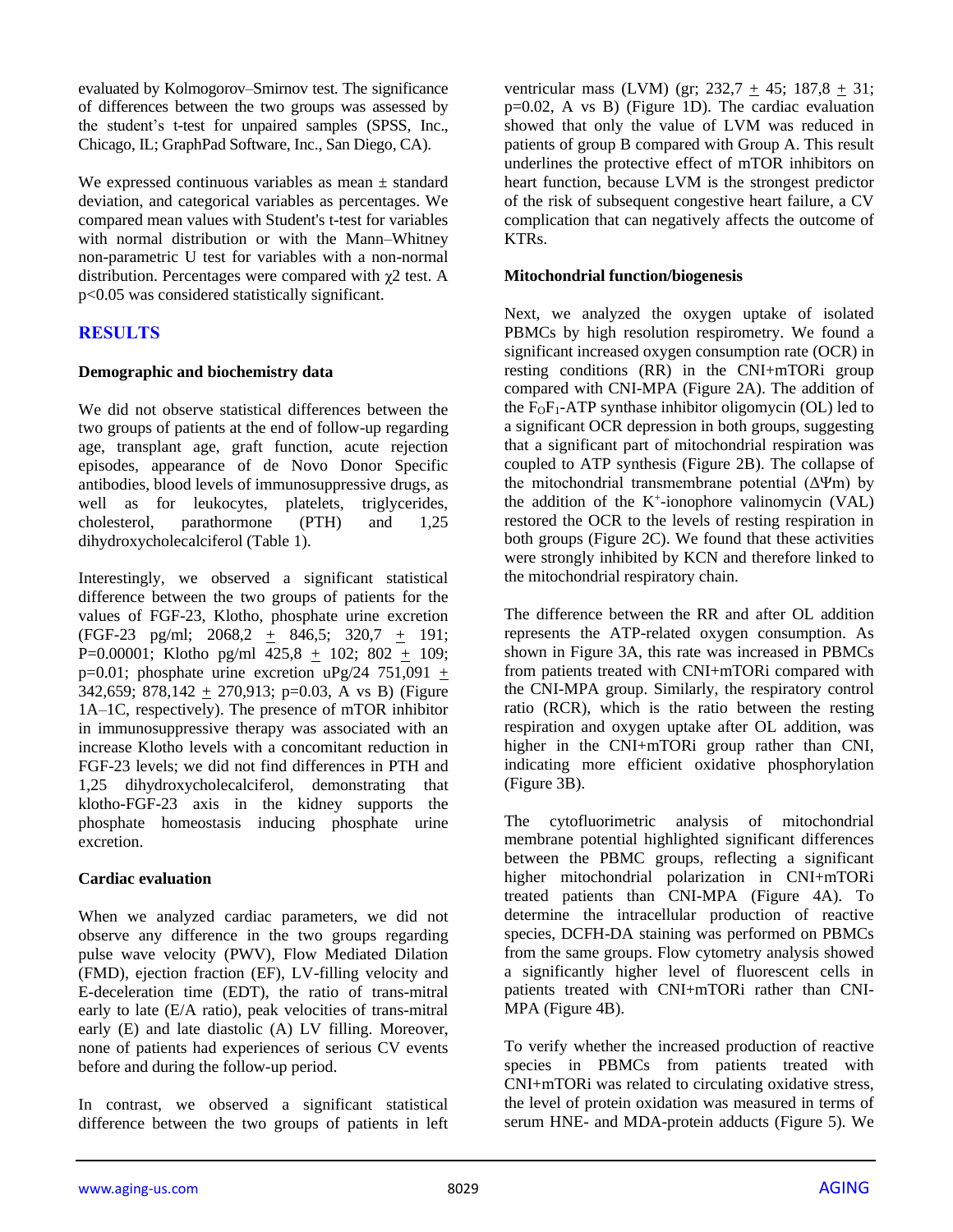|                                        | T <sub>0</sub> | Group A          | <b>Group B</b> | <b>T24</b> | Group A          | Group B        | P value   |
|----------------------------------------|----------------|------------------|----------------|------------|------------------|----------------|-----------|
| Number                                 |                | 105              | 105            |            | 105              | 105            | <b>NS</b> |
| HLA Mismatches $(n^{\circ})$           |                | $3 + 1$          | $2.8 + 1.3$    |            | $3 + 1$          | $2.8 + 1.3$    | <b>NS</b> |
| $GFR < 60$ ml/min                      |                | $42 + 14$        | $39 + 19$      |            | $40 + 9$         | $41 + 16$      | <b>NS</b> |
| Time from transplantation (mo)         |                | $26.57 + 5.04$   | $29.17 + 5.9$  |            | $50.57 + 5.08$   | $53.17 + 5.88$ | <b>NS</b> |
| Age $(yrs)$                            |                | $48.18 + 8.18$   | $53.75 + 6.09$ |            | $50.18 + 8.2$    | $55.75 + 6.1$  | <b>NS</b> |
| Acute rejection episodes $(n^{\circ})$ |                | $\Omega$         | $\Omega$       |            | $\Omega$         | $\Omega$       | <b>NS</b> |
| Fasting triglycerides (mg/dl)          |                | $198 + 39$       | $221 + 68$     |            | $198 + 39$       | $221 + 88$     | <b>NS</b> |
| Fasting cholesterol (mg/dl)            |                | $175 + 48$       | $196 + 39$     |            | $188 + 32$       | $202 + 27$     | <b>NS</b> |
| White blood cells (mmc)                |                | $8752 + 1263$    | $6523 + 985$   |            | $7120 + 1452$    | $6900 + 1159$  | <b>NS</b> |
| Platelets (mmc)                        |                | $291 + 111$      | $269 + 124$    |            | $275 + 97$       | $212 + 74$     | <b>NS</b> |
| $PTH$ (pg/ml)                          |                | $289 + 99$       | $304 + 87$     |            | $312 + 114$      | $348 + 107$    | NS.       |
| $1,25$ VIT D (ng/ml)                   |                | $23.4 + 11.3$    | $28.2 + 13.7$  |            | $20.4 + 12.2$    | $22.6 + 15.7$  | <b>NS</b> |
| De novo DSA %                          |                | $\overline{0}$   | $\mathbf{0}$   |            | $\overline{0}$   | $\Omega$       | <b>NS</b> |
| Immunosuppressive Therapy              |                | $TAC - MMF - CS$ | TAC - EVR - CS |            | $TAC - MMF - CS$ | TAC - EVR - CS | <b>NS</b> |
| T.L. Tacrolimus (ng/ml)                |                | $6.8 + 2.1$      | $4.8 + 1.6$    |            | $6.1 + 0.9$      | $4.2 + 1.9$    | <b>NS</b> |
| T.L. Everolimus (ng/ml)                |                | $\mathbf{0}$     | $3.8 + 1.1$    |            | $\mathbf{0}$     | $3.1 + 0.7$    | NS.       |

**Table 1. Demographic, clinical and biochemistry data.**

did not observe any difference in the level of aldehydeprotein adducts between the two groups, suggesting that, despite a higher production of reactive species by the PBMC from patients treated with CNI+mTORi, no circulating oxidative damage was observed.

were studied. Interestingly, both TEAC and GPx activity were increased in the CNI+mTORi group with respect to CNI (Figure 6A, 6B).

#### **Inflammaging and senescence markers**

Thus, the systemic antioxidant defense in terms of blood trolox equivalent antioxidant capacity (TEAC) and glutathione peroxidase (GPx) activity in PBMC We finally evaluated the effect of mTOR inhibitors on two of the principal markers of Inflammaging and cellular Senescence, Pentraxin-3 and  $p21^{ink}$ . Interestingly, we



**Figure 1. Analysis of FGF-23, klotho, and phosphate urine excretion in the two groups of patients.** As shown, we observed a significant statistical difference between the two groups of patients for the values of FGF-23, Klotho, phosphate urine excretion, indicating that patients receiving mTORi Group (**B**) presented reduced FGF-23 levels (**A**), increased Klotho levels (**B**) with enhanced phosphaturia (**C**). Interestingly, we also found a reduced left ventricular mass (LVM) in group B patients (**D**).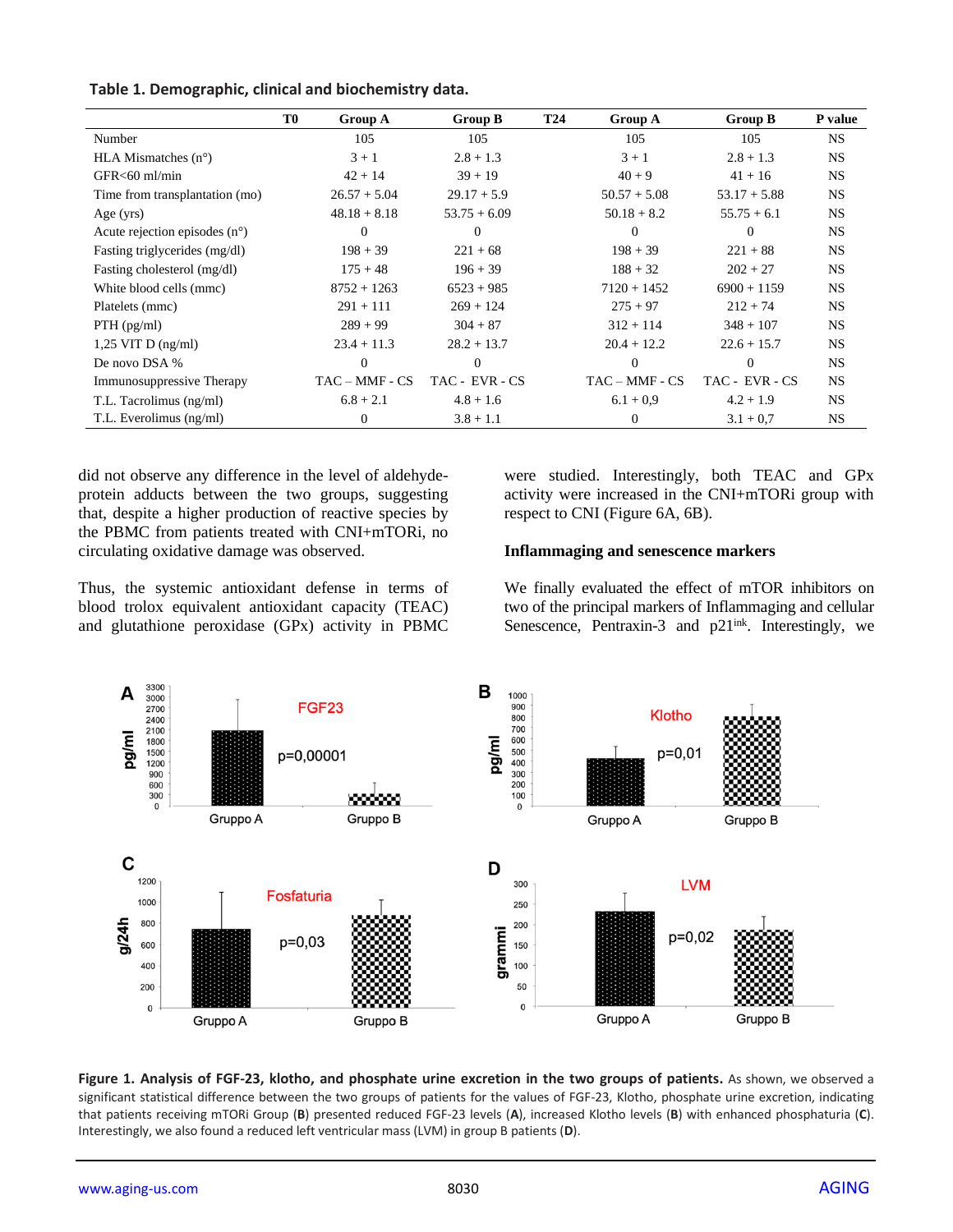observed a statistically significant difference between the values of these markers in the two groups of patients (PTX3 pg/ml 115,73+48,14 vs 76,2+34,21; p=0.02; p21<sup>ink</sup> pg/ml 1,03 $\pm$ 0,12 vs 0.80 $\pm$ 0,15; p=0.002 A vs B) (Figure 7A, 7B, respectively). These results suggested that the inhibition of the mTOR pathway could block leucocyte transformation into pro-inflammatory and senescence phenotype. Real-time PCR also confirmed the down-regulation of p21 in PBMCs from group B patients compared to group A (Figure 7B).

### **DISCUSSION**

In this study, we demonstrated that mTOR inhibition prevents the occurrence and signs of CV aging in kidney transplant recipients. Our results acquired a particular significance because they have been obtained in a high-risk patient population, such as kidney transplant patients affected by chronic graft dysfunction, a population similar to CKD patients.

Several lines of evidence demonstrated that impaired renal function led to increased CV risk in KTRs [37–41]. A post hoc analysis of the FAVORIT Trial showed an association of lower eGFR (less than  $45 \text{ ml/min}/1.73 \text{ m}^2$ ) with CV adverse events [42]; in a post hoc analysis of the ALERT study, decreased renal function was associated with increased risk of cardiac death [43]. These findings are further supported by the PORT study in KTRs showing a correlation between lower eGFR and increased



Figure 2. Boxplot representation of the normalized and KCN-insensitive-corrected oxygen consumption rates measured in peripheral blood mononuclear cells (PBMC) from patients treated with calcineurin inhibitor (CNi) or CNi + mTOR inhibitor (CNi+mTORi) under resting conditions (RR, **A**), in the presence of oligomycin (OL, **B**) and in the presence of valinomycin (VAL, **C**). Statistical difference was assessed by unpaired student's t-test.



**Figure 3.** (**A**) Boxplot representation of the ATP-dependent O2 consumption, measured in peripheral blood mononuclear cells (PBMC) from patients treated with calcineurin inhibitor (CNi) or CNi + mTOR inhibitor (CNi+mTORi) as absolute difference between that obtained in the absence and that in the presence of oligomycin (RR-OL) or normalized to basal respiration ((RR-OL)/RR). (**B**) Boxplot representation of the respiratory control ratio obtained by dividing the oxygen consumption rates measured in PBMCs from patients treated with CNi or CNi+mTORi under resting conditions by that in the presence of oligomycin (RR/OL). Statistical difference was assessed by unpaired student's t-test.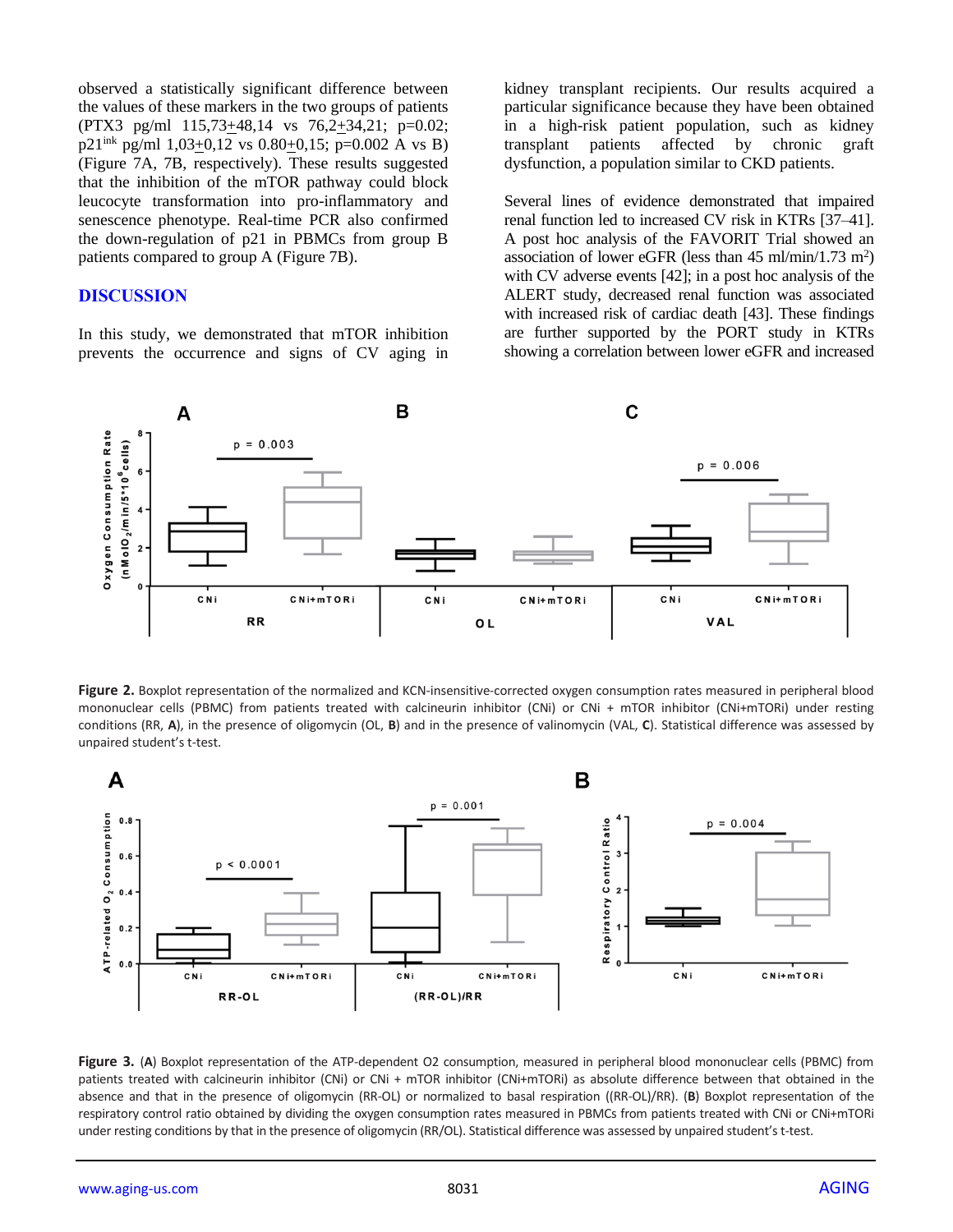coronary heart disease [44]. In this context, immunosuppressive therapy holds a particular importance. It is well known that CNI therapy is closely associated with worsening of renal function. Chronic CNIs nephrotoxicity, which is largely nonspecific in appearance, progresses over time [45, 46]. Although evidence showed less nephrotoxic effect of tacrolimus compared to cyclosporine in this setting of patients [47], however, either CNIs seem to show similar toxicity profile in terms of progressive eGFR reduction [48]. These facts strengthen our study model since all our patients were affected by CKD and with CNIs based therapy with a unique difference being the presence/absence of mTORi. Then, our results demonstrate that the presence of mTORi in the

immunosuppressive protocol improves heart function, through the reduction of LVM, the strongest predictor of congestive heart failure that negatively affects the outcome of KTRs.

Another important issue of our results is the effect of mTORi on Klotho/FGF23 axis. Klotho is probably the main 'aging suppressor' gene; its defect leads to multiple aging-like phenotypes with premature death around 2 months of age [13, 49]. Klotho is a transmembrane protein mainly express in the kidney where it works as a co-receptor for FGF-23 [50] mediating several functions [51]. In KTRs, mTORi influences phosphate homeostasis and prolongs hypophosphatemia that usually occurs in the early post-transplant period



**Figure 4.** (**A**) Percentage of peripheral blood mononuclear cells (PBMC) with polarized mitochondria from patients treated with calcineurin inhibitor (CNi) or CNi + mTOR inhibitor (CNi+mTORi). Mitochondrial polarization was detected by flow cytometry analysis of cells stained with JC-10. (**B**) Cytofluorimetric detection of reactive species in PBMCs from patients treated with CNi or CNi+mTORi, after staining with 2′,7′-dichlorofluorescein diacetate (DCFH-DA); AUF, arbitrary units of fluorescence. Statistical difference was assessed by unpaired student's t-test.



**Figure 5.** Serum levels of fluorescent hydroxynonenal- (HNE, **A**) and malondialdehyde- (MDA, **B**) protein adducts in patients treated with calcineurin inhibitor (CNi) or CNi + mTOR inhibitor (CNi+mTORi). AUF, arbitrary units of fluorescence.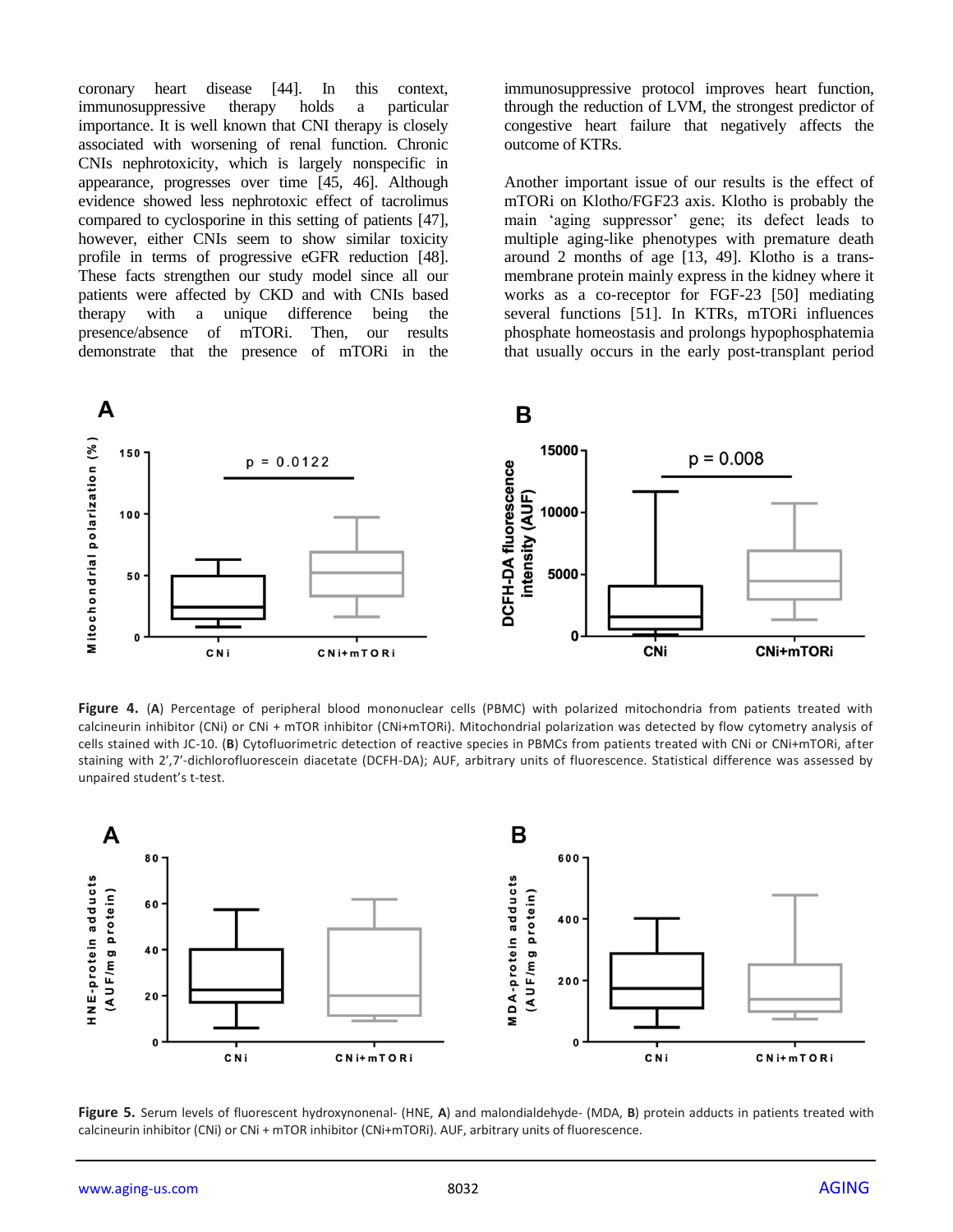[52]. It has been demonstrated the mTOR activation can up regulate phosphate transport across the apical membrane of proximal tubular epithelial cells by the Na+-coupled phosphate transporter; interestingly inhibition of mTOR can abrogates this effect [53]. The fact that we did not note a difference in phosphate serum levels between the two groups of patients may be due to an adaptive mechanism typically of CKD. Moreover, our data identify a direct effect of the mTORi on increased urine phosphate excretion, in spite of a reduction in FGF-23 serum level, as suggested by Tataranni et al. [54].

Several evidences suggest a direct and significant correlation between CVD and Klotho expression. Klotho can inhibit local phosphate uptake into VSMCs, counteract matrix mineralization and suppress osteoblast-like differentiation of VSMCs; moreover, Klotho can effici4ntly preserve endothelial function [11, 12, 49]. interestingly, mTOR-inhibitors can be considered as up-regulators of klotho, potentially preventing or delaying the onset of age-related cardiovascular dysfunctions, as suggested by our results.

The most relevant issue of our work was the results obtained from the study of mitochondrial function/biogenesis. We showed a significantly increased oxygen consumption rate in patients treated with mTORi, as well as the respiratory control ratio



**Figure 6.** (**A**) Trolox equivalent antioxidant capacity (TEAC) levels in blood from patients treated with calcineurin inhibitor (CNi) or CNi + mTOR inhibitor (CNi+mTORi). (**B**) Glutathione peroxidase (GPx) activity in peripheral blood mononuclear cells (PBMC) from patients treated with CNi or CNi+mTORi. Statistical difference was assessed by unpaired student's t-test.



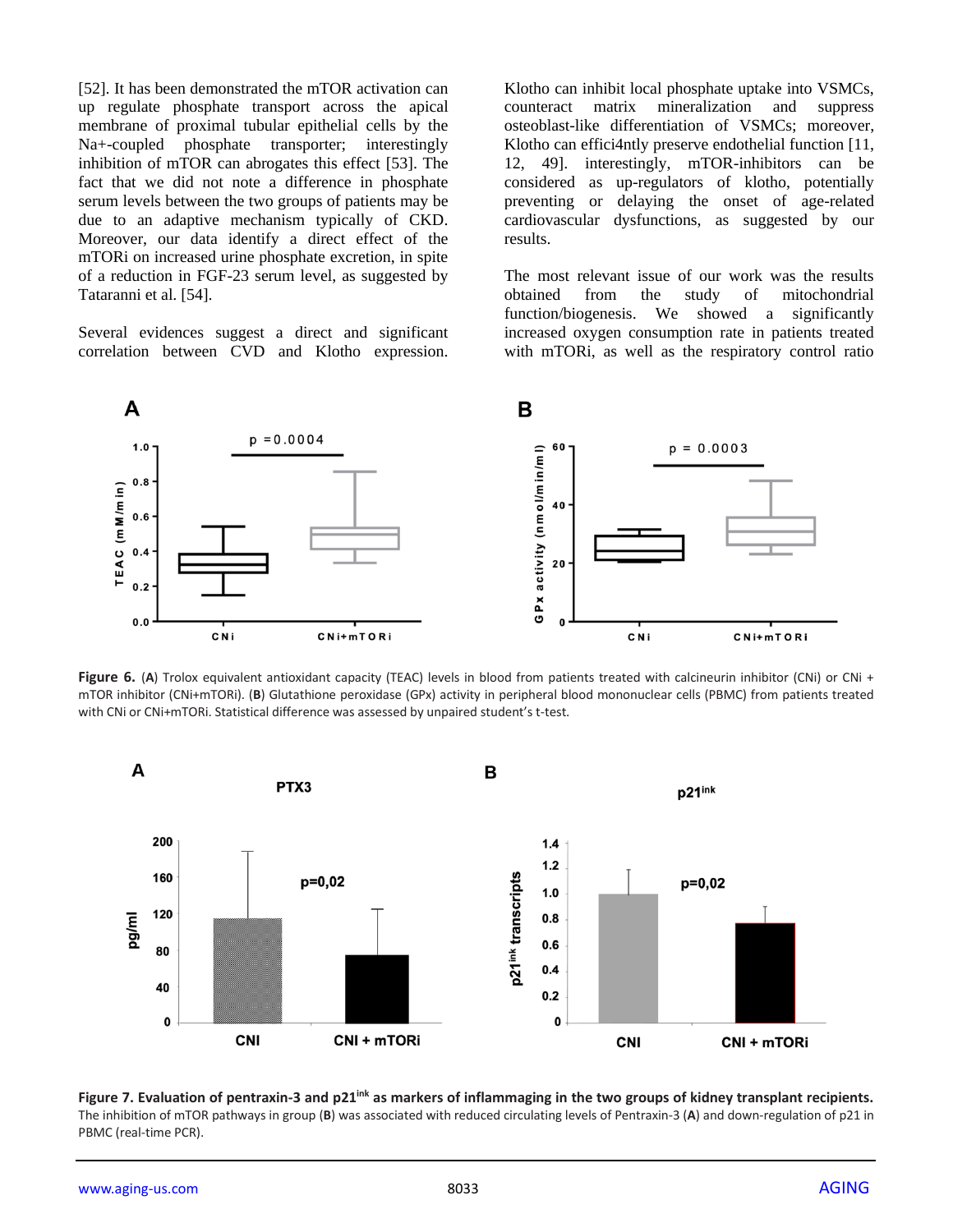(RCR), indicating a more efficient oxidative phosphorylation in this group. Moreover, the increase in intracellular production of reactive species, observed in the mTORi treated group, was not correlated with circulating oxidative damage. Interestingly, the systemic antioxidant defense was increased in the mTORi group. Finally, our findings reflected a significantly higher mitochondrial polarization that is an important sign of cellular efficiency. This is an important viewpoint since cardiomyocytes must rely on a constant supply of high-energy phosphates from mitochondria to maintain physiological contractile function of the heart; as consequence, the dysregulation of their homeostasis may play a pivotal role in the onset and development of aging-related cardiovascular disorders [55]. Mitochondria are indeed the primary source of ROS, which triggers endogenous process of apoptosis;; interestingly, this is considered the leading cause of cell death in aging cardiomyocytes [56–59]. In addition, in presence of increased ROS production, the Nrf-2 activity might be inhibited with a subsequent increase in TNF-*α* level:; this will lead to upregulation in Nox complex expression and activity, generating a vicious cycle [58]. Interestingly, there are organs like the heart that are particularly sensitive to this phenomenon, with a limiting rate of replication and high levels of oxygen consumption; this explains the harmful cardiovascular consequences of aging [60]. In this contest, our results suggest that the mTOR inhibition could be considered an important regulator of oxidative stress by promoting mitochondrial biogenesis and function. Finally, we evaluated two pivotal markers of inflammaging [61] in two groups of patients to verify the anti-aging effect of mTORi on these biomarkers. Our findings showed that the presence of mTORi was associated with a reduction of the above markers, indicating that blocking the mTOR pathway reduces or delays age-related biomarkers. As is well known, PTX3 is a specific marker of localized vascular inflammation and damage, because it is synthesized by cells directly involved in atherosclerosis such as macrophages smooth muscle cells and endothelial cells and [62]. PTX3 as a pivotal role in in innate immunity as a soluble pattern recognition receptor; moreover, PTX3 is localized in atherosclerotic lesions [63]. PTX3 can induce tissue factor expression in monocytes and endothelial cells [64] therefore contributing to thrombosis through this mechanism. In addition, PTX3 was associated with CVD, all cause death and CVD risk factors in a large cohort of patients [65]. Finally, our results supported the findings of Flynn et al. that demonstrated, in animal models, that rapamycin-based therapy can extends the lifespan of mammals with functional benefits to several tissues such as improvement in contractile function, antihypertrophic signaling in the aged heart and reduction of age-related inflammation [66]. In addition,

p21ink is known as a cyclin-dependent kinase inhibitor with a pivotal role in renal aging at the level of tubular epithelial and leucocytes; our data demonstrated that mTORi could reduce the activity of this kinase with positive effects on cellular homeostasis and vitality.

Potential study limitations include its retrospective nature and the relatively small number of patients, other than the fact that no major CV events occurred during the two years of follow-up that prevent us doing a direct conclusion. Conversely, kidney graft recipients with CKD constituted our pts' population. These subjects share the same or even a greater, CV risk and that the use of steroids and CNI had influenced our observation; since we do not plan to withdraw these drugs, the effects observed were uniquely due to mTOR inhibition and this represent a key strength of our study. Moreover, the main problem with the use of mTORi is the high drop-out rate due to side effects. However, with dose-proposed, none patients were drop-out.

In summary, our findings represent, the first attempt, to our knowledge, to investigate the ability of chronic pharmacological mTOR inhibition to delay vascular changes in a human model of accelerated vascular aging like KTRs. In addition, our results may shed light on the mechanisms involved in the pathogenesis of CKDinduced CVD and clarify, in a clinical setting, the links between mTOR activation and other relevant regulatory systems in aging biology as klotho/FGF23 axis and mitochondrial function/biogenesis.

# **CONFLICTS OF INTEREST**

The authors declare that they have no conflicts of interest.

#### **FUNDING**

This paper was founded by a project entitled "mTOR inhibition and cardiovascular aging in kidney transplant recipients with chronic graft dysfunction" (BANDO PROGETTO DI RICERCA 2016 – Italian Society of Nephrology; December 2016). This paper was also supported by an Institutional grant from the Department of Medical and Surgical Sciences, University of Foggia, Italy (Bando pubblicazioni scientifiche, 2021).

#### **REFERENCES**

1. Said S, Hernandez GT. The link between chronic kidney disease and cardiovascular disease. J Nephropathol. 2014; 3:99–104. <https://doi.org/10.12860/jnp.2014.19> PMI[D:25093157](https://pubmed.ncbi.nlm.nih.gov/25093157)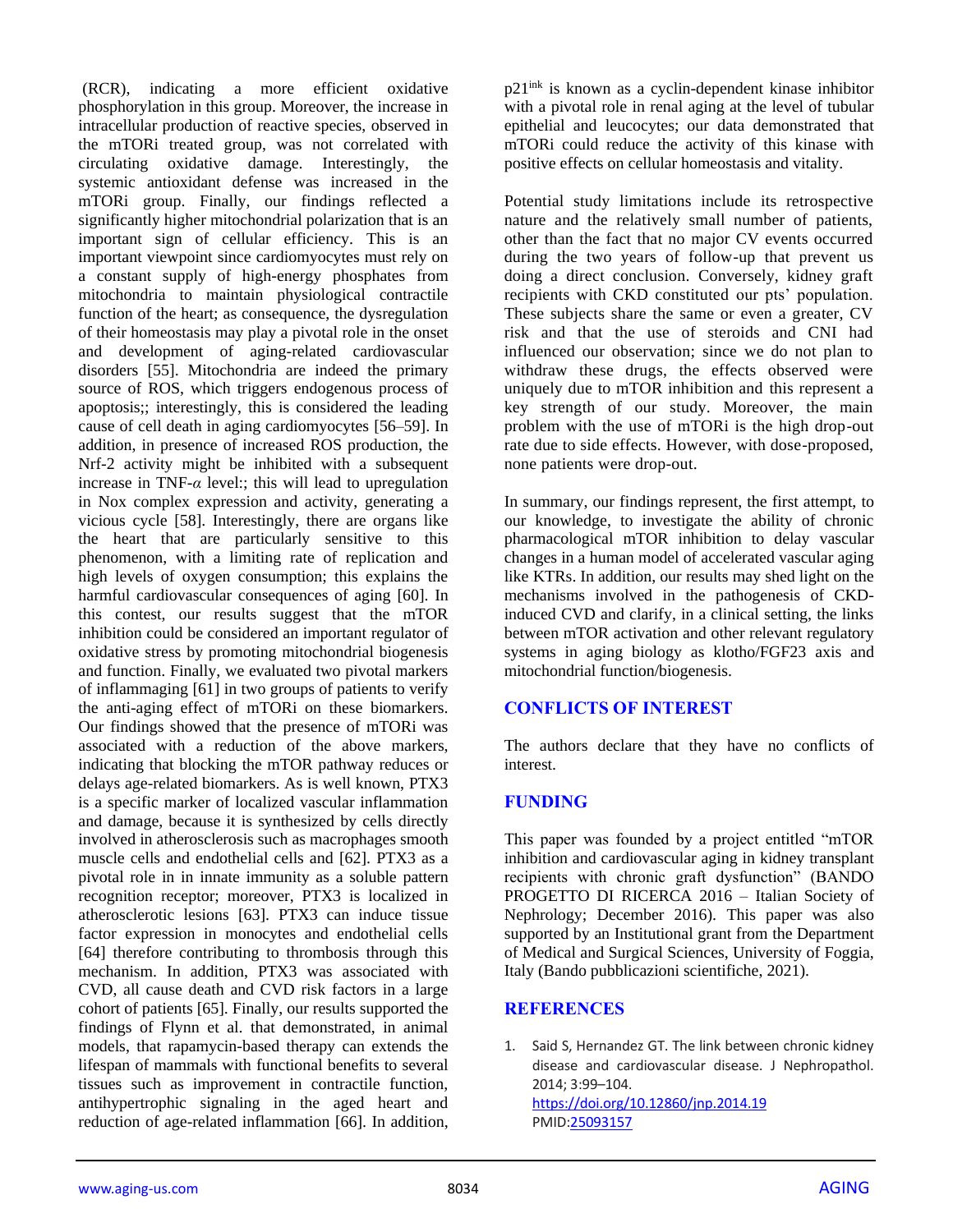- 2. Losappio V, Franzin R, Infante B, Godeas G, Gesualdo L, Fersini A, Castellano G, Stallone G. Molecular mechanisms of premature aging in hemodialysis: the complex interplay between innate and adaptive immune dysfunction. Int J Mol Sci. 2020; 21:3422. <https://doi.org/10.3390/ijms21103422> PMID[:32408613](https://pubmed.ncbi.nlm.nih.gov/32408613)
- 3. Ortiz A, Covic A, Fliser D, Fouque D, Goldsmith D, Kanbay M, Mallamaci F, Massy ZA, Rossignol P, Vanholder R, Wiecek A, Zoccali C, London GM, and Board of the EURECA-m Working Group of ERA-EDTA. Epidemiology, contributors to, and clinical trials of mortality risk in chronic kidney failure. Lancet. 2014; 383:1831–43. [https://doi.org/10.1016/S0140-6736\(14\)60384-6](https://doi.org/10.1016/S0140-6736(14)60384-6)

PMID[:24856028](https://pubmed.ncbi.nlm.nih.gov/24856028)

- 4. Nitta K, Okada K, Yanai M, Takahashi S. Aging and chronic kidney disease. Kidney Blood Press Res. 2013; 38:109–20. <https://doi.org/10.1159/000355760> PMID[:24642796](https://pubmed.ncbi.nlm.nih.gov/24642796)
- 5. Stenvinkel P, Larsson TE. Chronic kidney disease: A clinical model of premature aging. Am J Kidney Dis. 2013; 62:339–51. <https://doi.org/10.1053/j.ajkd.2012.11.051> PMID[:23357108](https://pubmed.ncbi.nlm.nih.gov/23357108)
- 6. Franzin R, Stasi A, Fiorentino M, Stallone G, Cantaluppi V, Gesualdo L, Castellano G. Inflammaging and complement system: A link between acute kidney injury and chronic graft damage. Front Immunol. 2020; 11:734.

<https://doi.org/10.3389/fimmu.2020.00734> PMID[:32457738](https://pubmed.ncbi.nlm.nih.gov/32457738)

- 7. Paneni F, Diaz Cañestro C, Libby P, Lüscher TF, Camici GG. The aging cardiovascular system: understanding it at the cellular and clinical levels. J Am Coll Cardiol. 2017; 69:1952–67. <https://doi.org/10.1016/j.jacc.2017.01.064> PMID[:28408026](https://pubmed.ncbi.nlm.nih.gov/28408026)
- 8. Lakatta EG, Levy D. Arterial and cardiac aging: major shareholders in cardiovascular disease enterprises: part I: aging arteries: a "set up" for vascular disease. Circulation. 2003; 107:139–46. <https://doi.org/10.1161/01.cir.0000048892.83521.58> PMID[:12515756](https://pubmed.ncbi.nlm.nih.gov/12515756)
- 9. Che R, Yuan Y, Huang S, Zhang A. Mitochondrial dysfunction in the pathophysiology of renal diseases. Am J Physiol Renal Physiol. 2014; 306:F367–78. <https://doi.org/10.1152/ajprenal.00571.2013> PMID[:24305473](https://pubmed.ncbi.nlm.nih.gov/24305473)
- 10. Seiler S, Rogacev KS, Roth HJ, Shafein P, Emrich I, Neuhaus S, Floege J, Fliser D, Heine GH. Associations of

FGF-23 and sKlotho with cardiovascular outcomes among patients with CKD stages 2-4. Clin J Am Soc Nephrol. 2014; 9:1049–58. <https://doi.org/10.2215/CJN.07870713> PMI[D:24677555](https://pubmed.ncbi.nlm.nih.gov/24677555)

- 11. Hamano T. Klotho upregulation by rapamycin protects against vascular disease in CKD. Kidney Int. 2015; 88:660–62. <https://doi.org/10.1038/ki.2015.223> PMI[D:26422620](https://pubmed.ncbi.nlm.nih.gov/26422620)
- 12. Vervloet MG, Adema AY, Larsson TE, Massy ZA. The role of klotho on vascular calcification and endothelial function in chronic kidney disease. Semin Nephrol. 2014; 34:578–85. <https://doi.org/10.1016/j.semnephrol.2014.09.003> PMI[D:25498377](https://pubmed.ncbi.nlm.nih.gov/25498377)
- 13. Selman C, Tullet JM, Wieser D, Irvine E, Lingard SJ, Choudhury AI, Claret M, Al-Qassab H, Carmignac D, Ramadani F, Woods A, Robinson IC, Schuster E, et al. Ribosomal protein S6 kinase 1 signaling regulates mammalian life span. Science. 2009; 326:140–44. <https://doi.org/10.1126/science.1177221> PMI[D:19797661](https://pubmed.ncbi.nlm.nih.gov/19797661)
- 14. Harrison DE, Strong R, Sharp ZD, Nelson JF, Astle CM, Flurkey K, Nadon NL, Wilkinson JE, Frenkel K, Carter CS, Pahor M, Javors MA, Fernandez E, Miller RA. Rapamycin fed late in life extends lifespan in genetically heterogeneous mice. Nature. 2009; 460:392–95. <https://doi.org/10.1038/nature08221>

PMI[D:19587680](https://pubmed.ncbi.nlm.nih.gov/19587680)

15. Martin TD, Chen XW, Kaplan RE, Saltiel AR, Walker CL, Reiner DJ, Der CJ. Ral and Rheb GTPase activating proteins integrate mTOR and GTPase signaling in aging, autophagy, and tumor cell invasion. Mol Cell. 2014; 53:209–20. <https://doi.org/10.1016/j.molcel.2013.12.004>

PMI[D:24389102](https://pubmed.ncbi.nlm.nih.gov/24389102)

- 16. Lenoir O, Tharaux PL, Huber TB. Autophagy in kidney disease and aging: lessons from rodent models. Kidney Int. 2016; 90:950–64. <https://doi.org/10.1016/j.kint.2016.04.014> PMI[D:27325184](https://pubmed.ncbi.nlm.nih.gov/27325184)
- 17. Xu X, Roe ND, Weiser-Evans MC, Ren J. Inhibition of mammalian target of rapamycin with rapamycin reverses hypertrophic cardiomyopathy in mice with cardiomyocyte-specific knockout of PTEN. Hypertension. 2014; 63:729–39. [https://doi.org/10.1161/HYPERTENSIONAHA.113.0252](https://doi.org/10.1161/HYPERTENSIONAHA.113.02526) [6](https://doi.org/10.1161/HYPERTENSIONAHA.113.02526) PMI[D:24446058](https://pubmed.ncbi.nlm.nih.gov/24446058)
- 18. Fourcade S, Ferrer I, Pujol A. Oxidative stress, mitochondrial and proteostasis malfunction in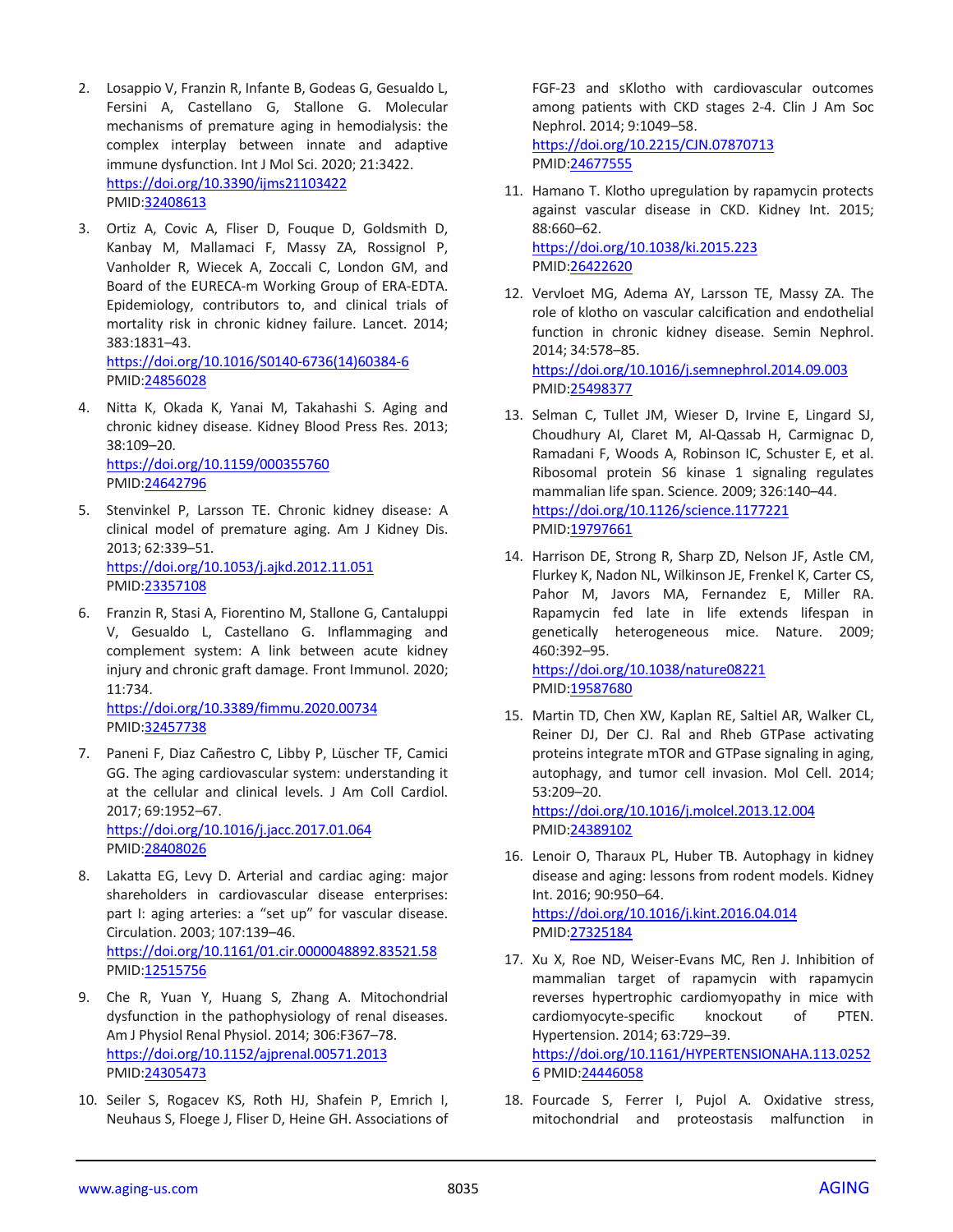adrenoleukodystrophy: A paradigm for axonal degeneration. Free Radic Biol Med. 2015; 88:18–29. <https://doi.org/10.1016/j.freeradbiomed.2015.05.041> PMID[:26073123](https://pubmed.ncbi.nlm.nih.gov/26073123)

- 19. U.S. Renal Data System, USRDS 2013 Annual Data Report: Atlas of Chronic Kidney Disease and End-Stage Renal Disease in the United States. Natl Institutes Heal Natl Inst Diabetes Dig Kidney Dis Bethesda, MD. 2013.
- 20. Ojo AO. Cardiovascular complications after renal transplantation and their prevention. Transplantation. 2006; 82:603–11. <https://doi.org/10.1097/01.tp.0000235527.81917.fe> PMID[:16969281](https://pubmed.ncbi.nlm.nih.gov/16969281)
- 21. Liefeldt L, Budde K. Risk factors for cardiovascular disease in renal transplant recipients and strategies to minimize risk. Transpl Int. 2010; 23:1191–204. <https://doi.org/10.1111/j.1432-2277.2010.01159.x> PMID[:21059108](https://pubmed.ncbi.nlm.nih.gov/21059108)
- 22. Jardine AG, Gaston RS, Fellstrom BC, Holdaas H. Prevention of cardiovascular disease in adult recipients of kidney transplants. Lancet. 2011; 378:1419–27. [https://doi.org/10.1016/S0140-6736\(11\)61334-2](https://doi.org/10.1016/S0140-6736(11)61334-2) PMID[:22000138](https://pubmed.ncbi.nlm.nih.gov/22000138)
- 23. Zhang W, Fung J. Limitations of current liver transplant immunosuppressive regimens: renal considerations. Hepatobiliary Pancreat Dis Int. 2017; 16:27–32. [https://doi.org/10.1016/s1499-3872\(16\)60167-4](https://doi.org/10.1016/s1499-3872(16)60167-4) PMID[:28119255](https://pubmed.ncbi.nlm.nih.gov/28119255)
- 24. Berger SP, Sommerer C, Witzke O, Tedesco H, Chadban S, Mulgaonkar S, Qazi Y, de Fijter JW, Oppenheimer F, Cruzado JM, Watarai Y, Massari P, Legendre C, et al, and TRANSFORM investigators. Two-year outcomes in de novo renal transplant recipients receiving everolimus-facilitated calcineurin inhibitor reduction regimen from the TRANSFORM study. Am J Transplant. 2019; 19:3018–34.

<https://doi.org/10.1111/ajt.15480> PMID[:31152476](https://pubmed.ncbi.nlm.nih.gov/31152476)

25. Stallone G, Pontrelli P, Infante B, Gigante M, Netti GS, Ranieri E, Grandaliano G, Gesualdo L. Rapamycin induces ILT3(high)ILT4(high) dendritic cells promoting a new immunoregulatory pathway. Kidney Int. 2014; 85:888–97. <https://doi.org/10.1038/ki.2013.337>

PMID[:24107844](https://pubmed.ncbi.nlm.nih.gov/24107844)

- 26. Stallone G, Infante B, Di Lorenzo A, Rascio F, Zaza G, Grandaliano G. mTOR inhibitors effects on regulatory T cells and on dendritic cells. J Transl Med. 2016; 14:152. <https://doi.org/10.1186/s12967-016-0916-7> PMID[:27245075](https://pubmed.ncbi.nlm.nih.gov/27245075)
- 27. Pesce F, Martino M, Fiorentino M, Rollo T, Simone S, Gallo P, Stallone G, Grandaliano G, Schena A, Margiotta M, Mininni D, Palieri R, Lucarelli G, et al. Recurrent

urinary tract infections in kidney transplant recipients during the first-year influence long-term graft function: A single-center retrospective cohort study. J Nephrol. 2019; 32:661–68.

<https://doi.org/10.1007/s40620-019-00591-5> PMI[D:30701457](https://pubmed.ncbi.nlm.nih.gov/30701457)

28. Lucarelli G, Ditonno P, Bettocchi C, Vavallo A, Rutigliano M, Galleggiante V, Larocca AM, Castellano G, Gesualdo L, Grandaliano G, Selvaggi FP, Battaglia M. Diagnostic and prognostic role of preoperative circulating CA 15-3, CA 125, and beta-2 microglobulin in renal cell carcinoma. Dis Markers. 2014; 2014:689795.

<https://doi.org/10.1155/2014/689795> PMID[:24692843](https://pubmed.ncbi.nlm.nih.gov/24692843)

- 29. Nagueh SF, Smiseth OA, Appleton CP, Byrd BF 3rd, Dokainish H, Edvardsen T, Flachskampf FA, Gillebert TC, Klein AL, Lancellotti P, Marino P, Oh JK, Alexandru Popescu B, Waggoner AD, and Houston, Texas; Oslo, Norway; Phoenix, Arizona; Nashville, Tennessee; Hamilton, Ontario, Canada; Uppsala, Sweden; Ghent and Liège, Belgium; Cleveland, Ohio; Novara, Italy; Rochester, Minnesota; Bucharest, Romania; and St. Louis, Missouri. Recommendations for the evaluation of left ventricular diastolic function by echocardiography: An update from the American society of echocardiography and the European association of cardiovascular imaging. Eur Heart J Cardiovasc Imaging. 2016; 17:1321–60. <https://doi.org/10.1093/ehjci/jew082> PMID[:27422899](https://pubmed.ncbi.nlm.nih.gov/27422899)
- 30. Lang RM, Badano LP, Mor-Avi V, Afilalo J, Armstrong A, Ernande L, Flachskampf FA, Foster E, Goldstein SA, Kuznetsova T, Lancellotti P, Muraru D, Picard MH, et al. Recommendations for cardiac chamber quantification by echocardiography in adults: An update from the American society of echocardiography and the European association of cardiovascular imaging. J Am Soc Echocardiogr. 2015; 28:1–39.e14. <https://doi.org/10.1016/j.echo.2014.10.003> PMI[D:25559473](https://pubmed.ncbi.nlm.nih.gov/25559473)

31. Correale M, Totaro A, Ferraretti A, Musaico F, Passero T, De Rosa F, Abruzzese S, Ieva R, Di Biase M, Brunetti ND. Additional prognostic value of EAS index in predicting the occurrence of rehospitalizations in chronic heart failure: data from the daunia heart failure registry. Eur J Clin Invest. 2015; 45:1098–105. <https://doi.org/10.1111/eci.12514> PMI[D:26255786](https://pubmed.ncbi.nlm.nih.gov/26255786)

32. Rascio F, Pontrelli P, Accetturo M, Oranger A, Gigante M, Castellano G, Gigante M, Zito A, Zaza G, Lupo A, Ranieri E, Stallone G, Gesualdo L, Grandaliano G. A type I interferon signature characterizes chronic antibodymediated rejection in kidney transplantation. J Pathol. 2015; 237:72–84.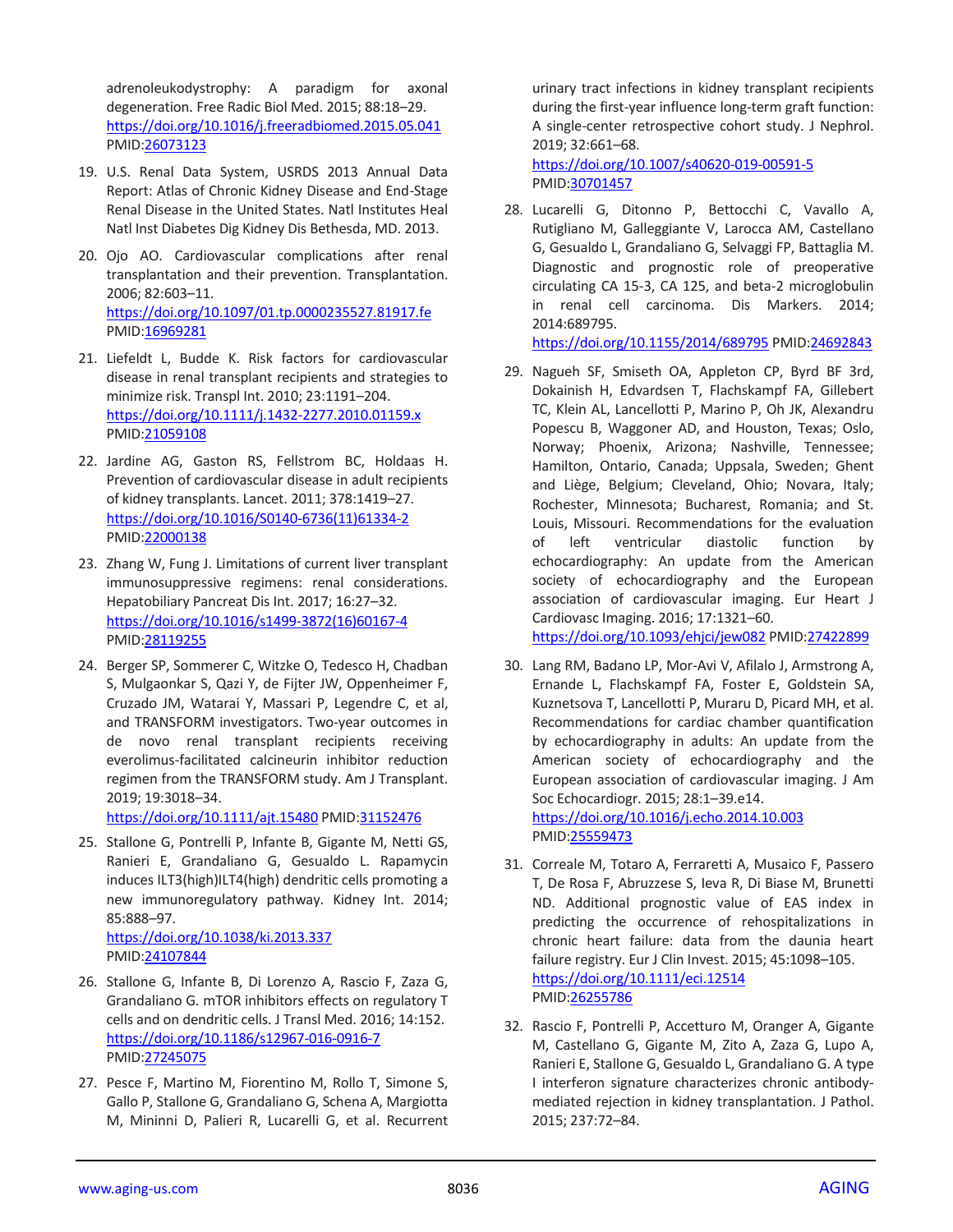<https://doi.org/10.1002/path.4553> PMID[:25925804](https://pubmed.ncbi.nlm.nih.gov/25925804)

- 33. Dell'Oglio MP, Zaza G, Rossini M, Divella C, Pontrelli P, Verrienti R, Rutigliano M, Ditonno P, Stifanelli P, Ancona N, Schena FP, Grandaliano G. The anti-fibrotic effect of mycophenolic acid-induced neutral endopeptidase. J Am Soc Nephrol. 2010; 21:2157–68. <https://doi.org/10.1681/ASN.2010020181> PMID[:20864690](https://pubmed.ncbi.nlm.nih.gov/20864690)
- 34. Bellanti F, Villani R, Tamborra R, Blonda M, Iannelli G, di Bello G, Facciorusso A, Poli G, Iuliano L, Avolio C, Vendemiale G, Serviddio G. Synergistic interaction of fatty acids and oxysterols impairs mitochondrial function and limits liver adaptation during nafld progression. Redox Biol. 2018; 15:86–96. <https://doi.org/10.1016/j.redox.2017.11.016> PMID[:29220698](https://pubmed.ncbi.nlm.nih.gov/29220698)
- 35. Bellanti F, Romano AD, Lo Buglio A, Castriotta V, Guglielmi G, Greco A, Serviddio G, Vendemiale G. Oxidative stress is increased in sarcopenia and associated with cardiovascular disease risk in sarcopenic obesity. Maturitas. 2018; 109:6–12. <https://doi.org/10.1016/j.maturitas.2017.12.002> PMID[:29452783](https://pubmed.ncbi.nlm.nih.gov/29452783)
- 36. Erel O. A novel automated method to measure total antioxidant response against potent free radical reactions. Clin Biochem. 2004; 37:112–19. <https://doi.org/10.1016/j.clinbiochem.2003.10.014> PMID[:14725941](https://pubmed.ncbi.nlm.nih.gov/14725941)
- 37. Muntner P, He J, Hamm L, Loria C, Whelton PK. Renal insufficiency and subsequent death resulting from cardiovascular disease in the United States. J Am Soc Nephrol. 2002; 13:745–53. PMID[:11856780](https://pubmed.ncbi.nlm.nih.gov/11856780)
- 38. Henry RM, Kostense PJ, Bos G, Dekker JM, Nijpels G, Heine RJ, Bouter LM, Stehouwer CD. Mild renal insufficiency is associated with increased cardiovascular mortality: the Hoorn study. Kidney Int. 2002; 62:1402–07. <https://doi.org/10.1111/j.1523-1755.2002.kid571.x> PMID[:12234312](https://pubmed.ncbi.nlm.nih.gov/12234312)
- 39. Abbott KC, Yuan CM, Taylor AJ, Cruess DF, Agodoa LY. Early renal insufficiency and hospitalized heart disease after renal transplantation in the era of modern immunosuppression. J Am Soc Nephrol. 2003; 14:2358–65. <https://doi.org/10.1097/01.asn.0000083008.25305.67> PMID[:12937314](https://pubmed.ncbi.nlm.nih.gov/12937314)
- 40. Meier-Kriesche HU, Baliga R, Kaplan B. Decreased renal function is a strong risk factor for cardiovascular death after renal transplantation. Transplantation. 2003; 75:1291–95.

<https://doi.org/10.1097/01.TP.0000061602.03327.E2> PMI[D:12717218](https://pubmed.ncbi.nlm.nih.gov/12717218)

- 41. Soveri I, Holdaas H, Jardine A, Gimpelewicz C, Staffler B, Fellström B. Renal transplant dysfunction importance quantified in comparison with traditional risk factors for cardiovascular disease and mortality. Nephrol Dial Transplant. 2006; 21:2282–89. <https://doi.org/10.1093/ndt/gfl095> PMID[:16574686](https://pubmed.ncbi.nlm.nih.gov/16574686)
- 42. Weiner DE, Carpenter MA, Levey AS, Ivanova A, Cole EH, Hunsicker L, Kasiske BL, Kim SJ, Kusek JW, Bostom AG. Kidney function and risk of cardiovascular disease and mortality in kidney transplant recipients: the FAVORIT trial. Am J Transplant. 2012; 12:2437–45. <https://doi.org/10.1111/j.1600-6143.2012.04101.x> PMI[D:22594581](https://pubmed.ncbi.nlm.nih.gov/22594581)
- 43. Jardine AG, Fellström B, Logan JO, Cole E, Nyberg G, Grönhagen-Riska C, Madsen S, Neumayer HH, Maes B, Ambühl P, Olsson AG, Pedersen T, Holdaas H. Cardiovascular risk and renal transplantation: post hoc analyses of the assessment of lescol in renal transplantation (ALERT) study. Am J Kidney Dis. 2005; 46:529–36.

<https://doi.org/10.1053/j.ajkd.2005.05.014> PMI[D:16129216](https://pubmed.ncbi.nlm.nih.gov/16129216)

- 44. Israni AK, Snyder JJ, Skeans MA, Peng Y, Maclean JR, Weinhandl ED, Kasiske BL, and PORT Investigators. Predicting coronary heart disease after kidney transplantation: patient outcomes in renal transplantation (PORT) study. Am J Transplant. 2010; 10:338–53. <https://doi.org/10.1111/j.1600-6143.2009.02949.x>
	- PMI[D:20415903](https://pubmed.ncbi.nlm.nih.gov/20415903)
- 45. Nankivell BJ, Borrows RJ, Fung CL, O'Connell PJ, Allen RD, Chapman JR. The natural history of chronic allograft nephropathy. N Engl J Med. 2003; 349:2326–33.

<https://doi.org/10.1056/NEJMoa020009> PMI[D:14668458](https://pubmed.ncbi.nlm.nih.gov/14668458)

- 46. Lucarelli G, Bettocchi C, Battaglia M, Impedovo SV, Vavallo A, Grandaliano G, Castellano G, Schena FP, Selvaggi FP, Ditonno P. Extended criteria donor kidney transplantation: comparative outcome analysis between single versus double kidney transplantation at 5 years. Transplant Proc. 2010; 42:1104–07. <https://doi.org/10.1016/j.transproceed.2010.03.059> PMI[D:20534234](https://pubmed.ncbi.nlm.nih.gov/20534234)
- 47. Nankivell BJ, P'Ng CH, O'Connell PJ, Chapman JR. Calcineurin inhibitor nephrotoxicity through the lens of longitudinal histology: comparison of cyclosporine and tacrolimus eras. Transplantation. 2016; 100:1723–31. <https://doi.org/10.1097/TP.0000000000001243>

PMI[D:27306529](https://pubmed.ncbi.nlm.nih.gov/27306529)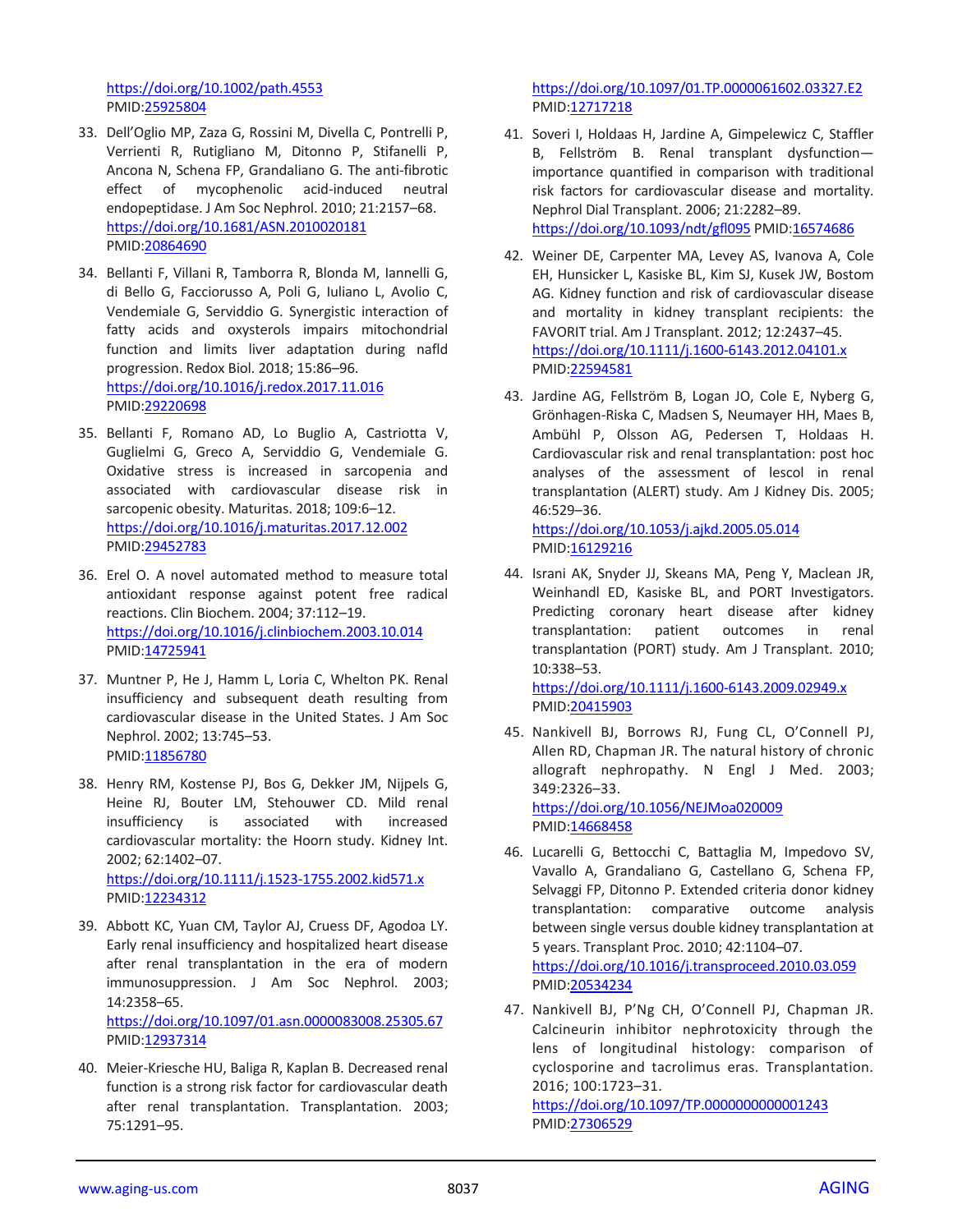- 48. Webster A, Woodroffe RC, Taylor RS, Chapman JR, Craig JC. Tacrolimus versus cyclosporin as primary immunosuppression for kidney transplant recipients. Cochrane Database Syst Rev. 2005; 4:CD003961. <https://doi.org/10.1002/14651858.CD003961.pub2> PMID[:16235347](https://pubmed.ncbi.nlm.nih.gov/16235347)
- 49. Kurosu H, Yamamoto M, Clark JD, Pastor JV, Nandi A, Gurnani P, McGuinness OP, Chikuda H, Yamaguchi M, Kawaguchi H, Shimomura I, Takayama Y, Herz J, et al. Suppression of aging in mice by the hormone klotho. Science. 2005; 309:1829–33. <https://doi.org/10.1126/science.1112766> PMID[:16123266](https://pubmed.ncbi.nlm.nih.gov/16123266)
- 50. Urakawa I, Yamazaki Y, Shimada T, Iijima K, Hasegawa H, Okawa K, Fujita T, Fukumoto S, Yamashita T. Klotho converts canonical FGF receptor into a specific receptor for FGF23. Nature. 2006; 444:770–74. <https://doi.org/10.1038/nature05315> PMID[:17086194](https://pubmed.ncbi.nlm.nih.gov/17086194)
- 51. Gigante M, Lucarelli G, Divella C, Netti GS, Pontrelli P, Cafiero C, Grandaliano G, Castellano G, Rutigliano M, Stallone G, Bettocchi C, Ditonno P, Gesualdo L, et al. Soluble serum αKlotho is a potential predictive marker of disease progression in clear cell renal cell carcinoma. Medicine (Baltimore). 2015; 94:e1917. <https://doi.org/10.1097/MD.0000000000001917> PMID[:26559258](https://pubmed.ncbi.nlm.nih.gov/26559258)
- 52. Schwarz C, Böhmig GA, Steininger R, Mayer G, Oberbauer R. Impaired phosphate handling of renal allografts is aggravated under rapamycin-based immunosuppression. Nephrol Dial Transplant. 2001; 16:378–82. <https://doi.org/10.1093/ndt/16.2.378> PMID[:11158416](https://pubmed.ncbi.nlm.nih.gov/11158416)
- 53. Kempe DS, Dërmaku-Sopjani M, Fröhlich H, Sopjani M, Umbach A, Puchchakayala G, Capasso A, Weiss F, Stübs M, Föller M, Lang F. Rapamycin-induced phosphaturia. Nephrol Dial Transplant. 2010; 25:2938–44. <https://doi.org/10.1093/ndt/gfq172> PMID[:20368307](https://pubmed.ncbi.nlm.nih.gov/20368307)
- 54. Tataranni T, Biondi G, Cariello M, Mangino M, Colucci G, Rutigliano M, Ditonno P, Schena FP, Gesualdo L, Grandaliano G. Rapamycin-induced hypophosphatemia and insulin resistance are associated with mTORC2 activation and Klotho expression. Am J Transplant. 2011; 11:1656–64. <https://doi.org/10.1111/j.1600-6143.2011.03590.x>

PMID[:21672148](https://pubmed.ncbi.nlm.nih.gov/21672148)

55. Lakatta EG. Cardiovascular aging research: the next horizons. J Am Geriatr Soc. 1999; 47:613–25. <https://doi.org/10.1111/j.1532-5415.1999.tb02579.x> PMID[:10323658](https://pubmed.ncbi.nlm.nih.gov/10323658)

- 56. Judge S, Leeuwenburgh C. Cardiac mitochondrial bioenergetics, oxidative stress, and aging. Am J Physiol Cell Physiol. 2007; 292:C1983–92. <https://doi.org/10.1152/ajpcell.00285.2006> PMI[D:17344313](https://pubmed.ncbi.nlm.nih.gov/17344313)
- 57. Wojtovich AP, Nadtochiy SM, Brookes PS, Nehrke K. Ischemic preconditioning: the role of mitochondria and aging. Exp Gerontol. 2012; 47:1–7. <https://doi.org/10.1016/j.exger.2011.11.001> PMI[D:22100642](https://pubmed.ncbi.nlm.nih.gov/22100642)
- 58. Ago T, Matsushima S, Kuroda J, Zablocki D, Kitazono T, Sadoshima J. The NADPH oxidase Nox4 and aging in the heart. Aging (Albany NY). 2010; 2:1012–16. <https://doi.org/10.18632/aging.100261> PMI[D:21212466](https://pubmed.ncbi.nlm.nih.gov/21212466)
- 59. Simone S, Rascio F, Castellano G, Divella C, Chieti A, Ditonno P, Battaglia M, Crovace A, Staffieri F, Oortwijn B, Stallone G, Gesualdo L, Pertosa G, Grandaliano G. Complement-dependent NADPH oxidase enzyme activation in renal ischemia/reperfusion injury. Free Radic Biol Med. 2014; 74:263–73. <https://doi.org/10.1016/j.freeradbiomed.2014.07.003> PMI[D:25017967](https://pubmed.ncbi.nlm.nih.gov/25017967)
- 60. Conti V, Izzo V, Corbi G, Russomanno G, Manzo V, De Lise F, Di Donato A, Filippelli A. Antioxidant supplementation in the treatment of aging-associated diseases. Front Pharmacol. 2016; 7:24. <https://doi.org/10.3389/fphar.2016.00024> PMI[D:26903869](https://pubmed.ncbi.nlm.nih.gov/26903869)
- 61. Cardoso AL, Fernandes A, Aguilar-Pimentel JA, de Angelis MH, Guedes JR, Brito MA, Ortolano S, Pani G, Athanasopoulou S, Gonos ES, Schosserer M, Grillari J, Peterson P, et al. Towards frailty biomarkers: candidates from genes and pathways regulated in aging and age-related diseases. Ageing Res Rev. 2018; 47:214–77.

<https://doi.org/10.1016/j.arr.2018.07.004> PMI[D:30071357](https://pubmed.ncbi.nlm.nih.gov/30071357)

62. Mantovani A, Garlanda C, Bottazzi B, Peri G, Doni A, Martinez de la Torre Y, Latini R. The long pentraxin PTX3 in vascular pathology. Vascul Pharmacol. 2006; 45:326–30.

<https://doi.org/10.1016/j.vph.2006.08.011> PMI[D:17023219](https://pubmed.ncbi.nlm.nih.gov/17023219)

- 63. Savchenko A, Imamura M, Ohashi R, Jiang S, Kawasaki T, Hasegawa G, Emura I, Iwanari H, Sagara M, Tanaka T, Hamakubo T, Kodama T, Naito M. Expression of pentraxin 3 (PTX3) in human atherosclerotic lesions. J Pathol. 2008; 215:48–55. <https://doi.org/10.1002/path.2314> PMID[:18220316](https://pubmed.ncbi.nlm.nih.gov/18220316)
- 64. Napoleone E, Di Santo A, Bastone A, Peri G, Mantovani A, de Gaetano G, Donati MB, Lorenzet R. Long